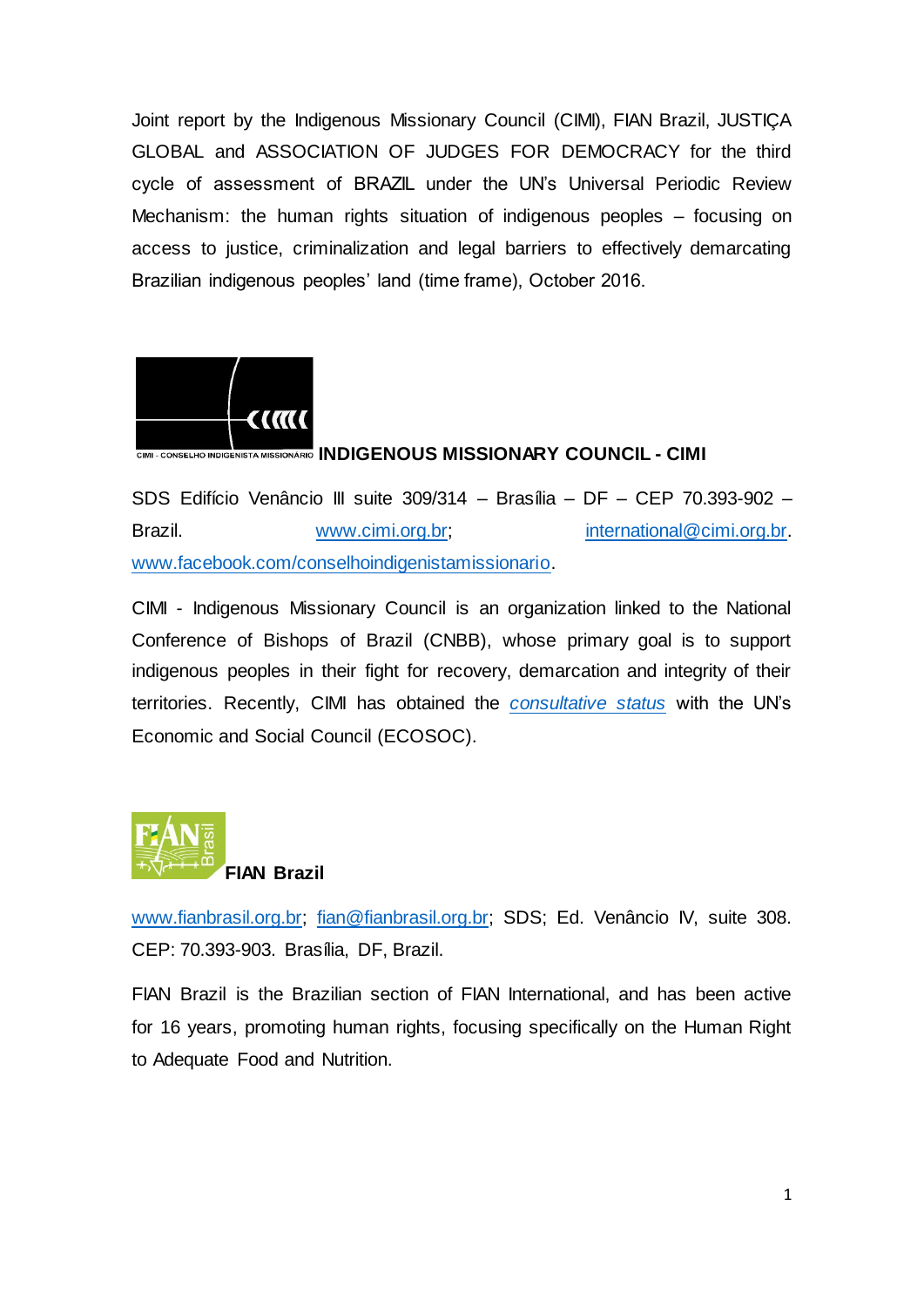

Av. Beira Mar, 406/1207, Centro, Rio de Janeiro/RJ, Brazil – 20021-900

www.global.org.br; contato@global.org.br

Justiça Global is a non-governmental human rights organization focusing on the protection and promotion of human rights and the strengthening of civil society and democracy.



www.ajd.org.br; juizes@ajd.org.br; Rua Maria Paula, no. 36, 11th floor, Bela Vista, CEP 01319-904, São Paulo, SP, Brazil.

Founded in May 1991, the entity is formed by Brazilian judges, and aims at democratizing the Judiciary and implementing Human Rights.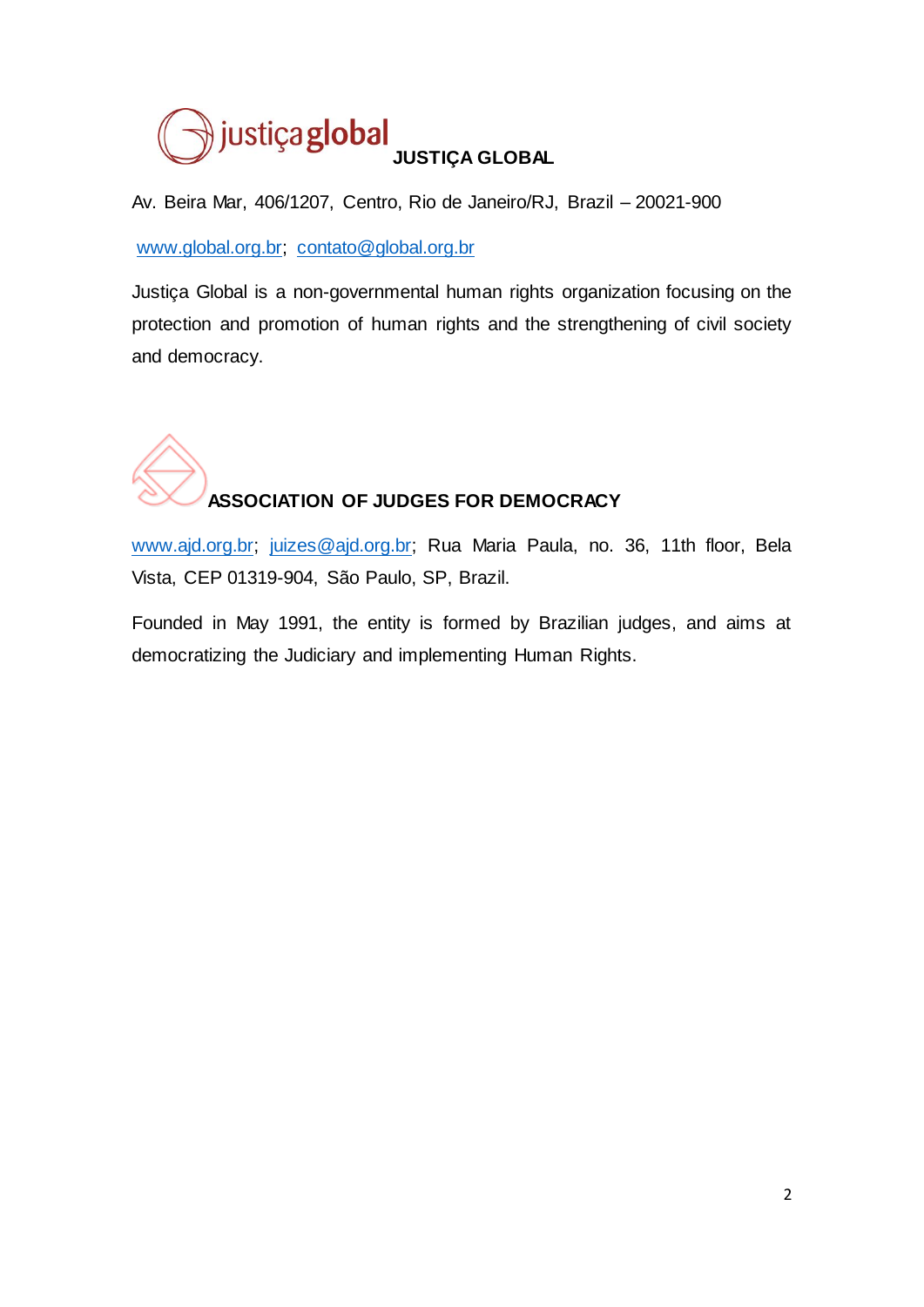## **Introduction**

1. The Brazilian civil society organizations, focused on the human rights work, and especially acting on behalf of the traditional peoples and communities in Brazil, among them the indigenous peoples, come before the United Nations Human Rights Council to present a contribution in connection with the 3rd monitoring Cycle of Brazil under the Universal Periodic Review (UPR) mechanism.

2. There has been little progress by the Brazilian State in the issues related to traditional peoples and communities in the past years. It may even be said that there have been setbacks regarding rights, according to the facts and data to be presented below.

3. Among the various aspects of such setbacks, three factors have been prominent in the latest years and are focused on in this report, given their importance for effectively respecting, protecting and promoting the human rights of traditional peoples and communities of Brazil, especially the indigenous peoples, namely: a) violation against the indigenous peoples' right to access to justice; b) legal barriers to effectively demarcating the lands of the Brazilian indigenous peoples, such as the time frame; c) criminalization of the social movements that represent traditional peoples and communities, as well as the organizations that assist those social movements.

4. The importance of the access of indigenous peoples to justice lies in the fact that such issue crosses through all human rights of such peoples, as well as their defense before the Brazilian judicial system. The time frame theory, in turn, basically imposes limits to the original right to land and territory, limiting, therefore, a basic right of fundamental importance. Finally, the criminalization of indigenous movements and related organizations prevents the exercise of the totality of such peoples' human rights, as the Brazilian State persecutes the leaders and makes it difficult for supporting movements and organizations to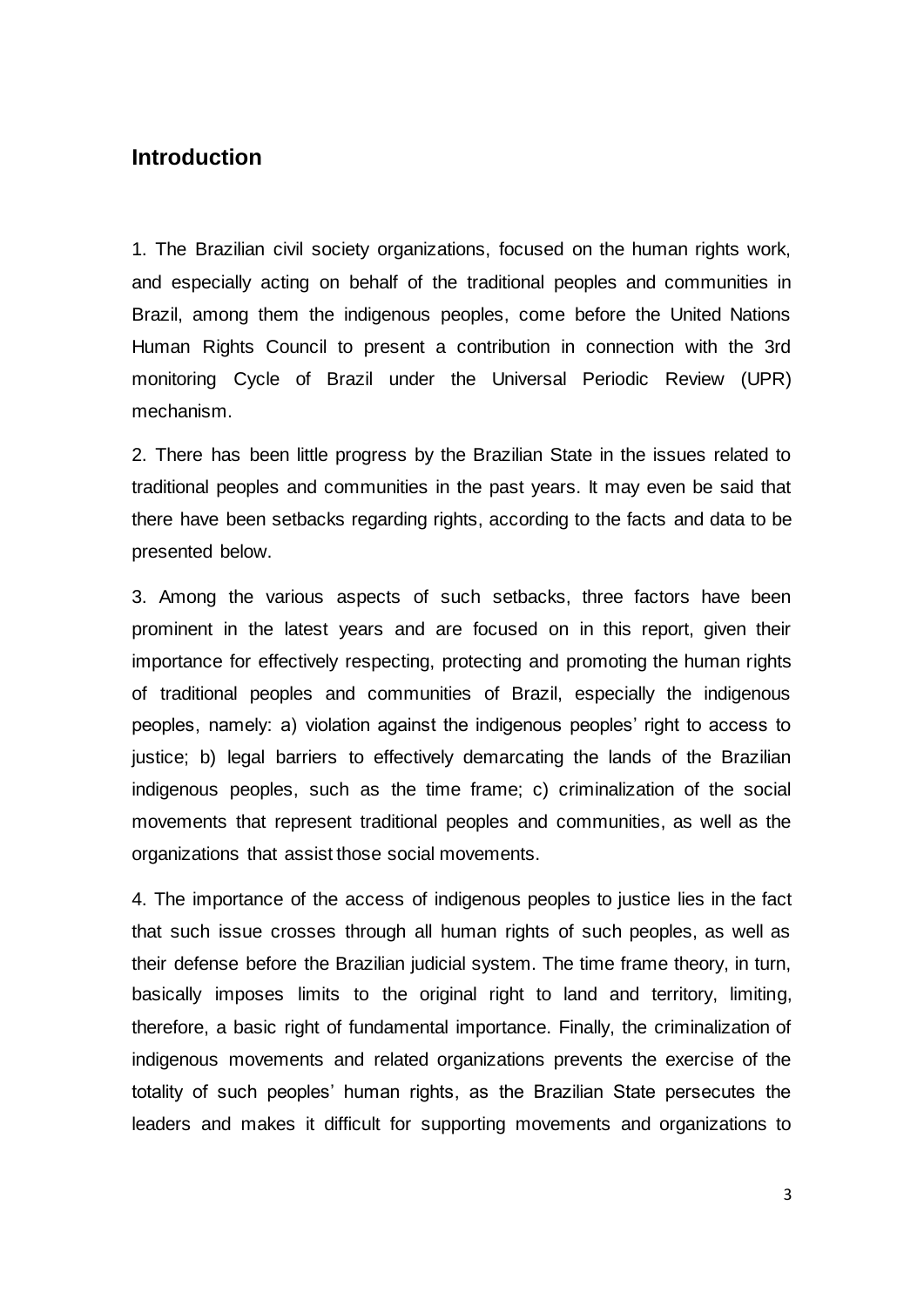act, making it impossible not only for them to enjoy their rights, but also to lead a fully democratic life.

5. Recommendations established in the last monitoring cycle of Brazil by the UPR, of 2012, mentioned some points on which this report focuses (exhibit 1) and based on the facts narrated below, there is no conclusion other than that the setbacks are confirmed, since most of the recommendations have not been followed by the Brazilian State, especially those on which this report focuses.

# **The indigenous peoples' right to access to justice and violations:**

**The right to take part in the actions related to their interests and the obligation to be called for such actions:**

6. The current conflicts involving the land and territory of indigenous peoples in Brazil are mostly judicialized. Such conflicts are directly related to facts that have occurred in the past century, a time when the indigenous communities have faced physical, psychological and cultural violence, followed by a deceptive process of spoliation of their property and their land, promoted under the aegis of the State. Two official documents: the chapter on Violations against the Human Rights of the Indigenous Peoples of the National Truth Commission (Comissão Nacional da Verdade - CNV)i and the so-called Figueiredoii Report clearly show the violations endured by the indigenous peoples, particularly during the period of civil-military dictatorship.

7. Until the enactment of the Federal Constitution of the Federative Republic of Brazil, in October 1988, the indigenous peoples were under tutelage. In other words, indigenous people were prevented from registering their property or even going to court to protect it until such date, as they were not considered full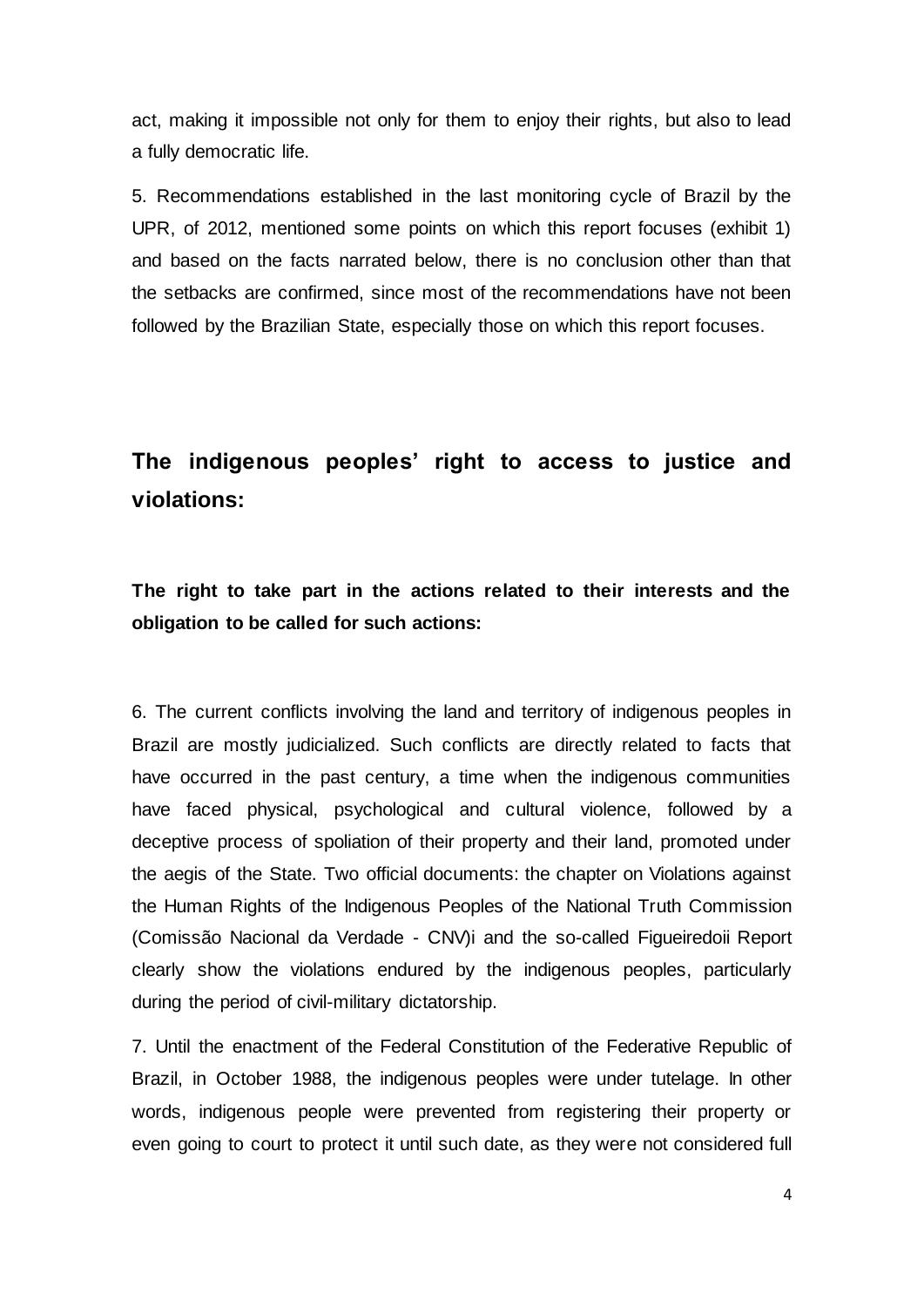subjects of right. Thus, by means of various processes, indigenous property was dilapidated and their land was distributed to third parties through irregular processes.

8. Following such processes, indigenous people were taken from their villages, confined in artificial reserves and transformed in beggars, and called "lazy". With the growing racial discrimination in Brazilian society, in the Brazilian State the so-called "institutionalized racism" was consolidated, by means of which the very State and its agents discriminate against traditional peoples and communities, among them the indigenous people. Through such processes, ancient, productive peoples have been subdued or simply eliminated.

9. Initially, indigenous people were subject to the so-called regime of tutelage, pursuant to the now revoked article 6, item IV, of the Civil Code, of 1916: "Forest dwellers will be subject to a regime of tutelage, laid down in special laws and regulations, which will end as they become adapted". We lived under the aegis of integration, of assimilation, which was backed by the Brazilian Constitutions (Federal Constitution of 1934, article 5, XIX, 'm'; Federal Constitution of 1946, article 5, XV, 'r', Federal Constitution of 1967, article 8, XVII, 'o'). But the Federal Constitution of 1988 put an end to the integrationist regime, as it established, in its article 231, that **"[...] indigenous people and their social organization are recognized, as well as their customs, languages, beliefs and traditions, and the original rights to the lands traditionally occupied by them**, and it is incumbent on the Federal Government to demarcate them, protect and cause all their property to be respected". Thus began the times of right to difference and cultural specificities of each indigenous ethnic group. The Brazilian State must respect the specificities, diversity and views of the world - worldviews or cosmovisions.

10. Indigenous peoples **have the right to participate directly in the actions that are about their rights**. In this regard, article 232 of the Federal Constitution sets forth: "**indigenous people, their communities and organizations are legitimate parties to go to court to defend their rights and interests**, and the Prosecution Office shall intervene in all acts of the

5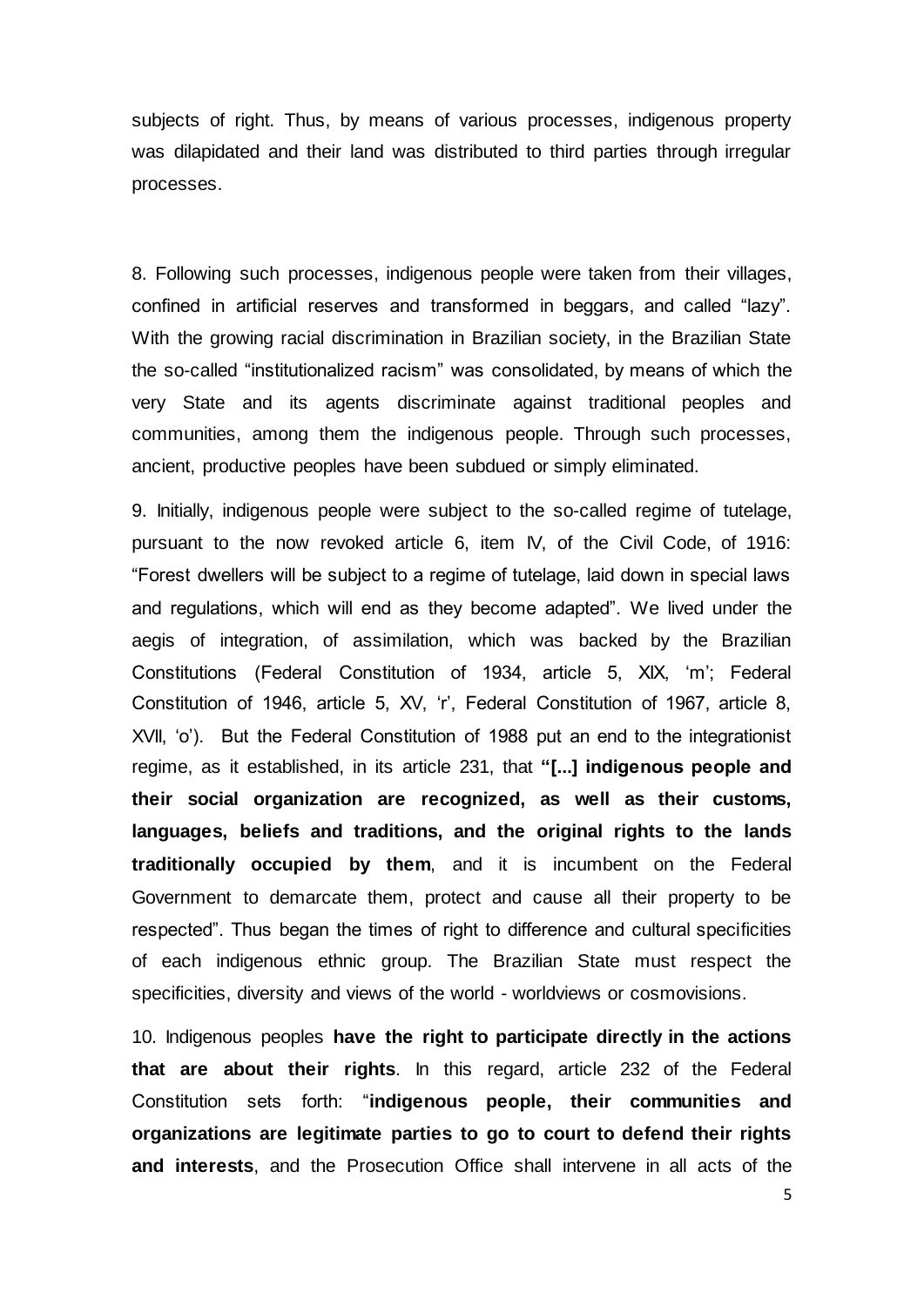procedure". **To participate in all actions that concern them is a human right of the indigenous peoples**, connected with other rights, such as due process of law, opportunity to be heard, adversary proceeding.

11. The indigenous peoples are competent to be in court. In the current legal system, indigenous people are collective subjects of rights, by means of the recognition of their social organizations, leaving the discriminatory tutelage behind and thus allowing them access to Justice, without this meaning that they cease to be indigenous people. The legal expert Carlos Marés thus explainsiii:

> "The Constitution of 1988 acknowledges that indigenous people have the right to be indigenous, remain indigenous, with their social organization, customs, languages, beliefs and traditions. In addition, it recognizes their original right to the lands that they have traditionally occupied. This is a new concept, and a legally revolutionary one, because it breaks away from the repeated integrationist view."

12. The indigenous people's specific ways of being and living, therefore, depend on a territorial space, in which their culture, beliefs and traditions are developed. Therefore, the land has become to them the central theme of their demands.

13. Consequently, the new reality of the indigenous peoples defies the Brazilian Judiciary, in a way, to overcome its excessive - and not always efficient formalism.

14. **Later, in 2004, Convention 169/OIT was enacted, by means of decree**  no. 5,051/2004, which imposes on the States the obligation to grant protection against violation of their rights, establishing that the indigenous peoples **may bring legal claims, individually or through their representative bodies, to ensure effective protection of such rights.**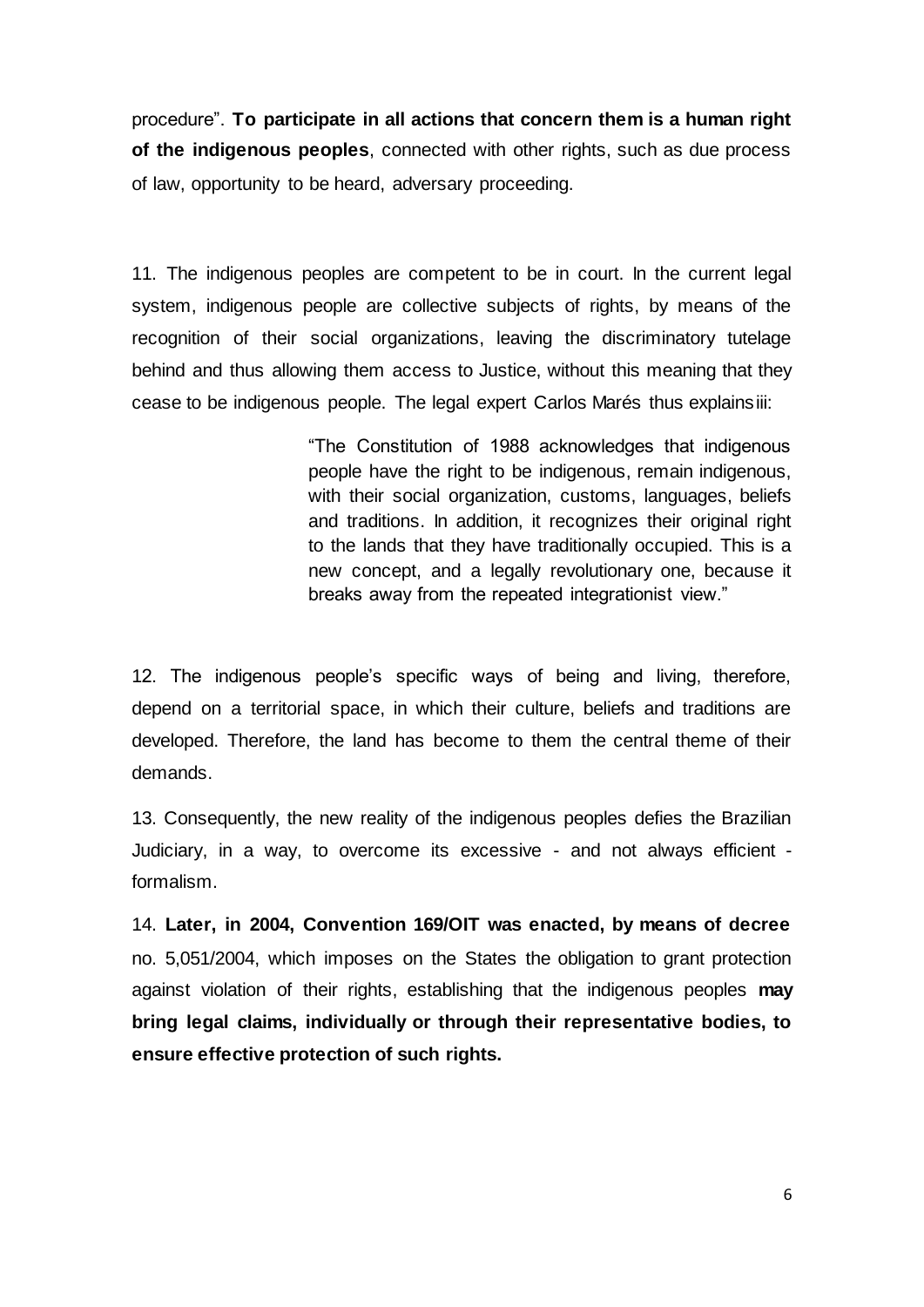15. **It is incumbent upon the Judiciary to halt any action that may touch the sphere of indigenous people's rights, of any nature, without giving them the possibility to participate in such action. They may litigate in court, by themselves**, without being necessarily represented by any bodies, such as the National Indian Foundation (FUNAI), Federal Government, or even the Prosecution Office.

16. **One of the usual conducts of the Brazilian State/Judiciary** that leads to violation of human rights **is that in most actions the indigenous peoples are not even called to be parties in such cases and defend or express themselves**.

17. For the sake of example, we highlight one of the most emblematic cases of violation against the right to access to Justice. It is the case related to the Indigenous Land Guyraroká, of the Guarani and Kaiowá people, in the State of Mato Grosso do Sul. In 2015, said community was taken by surprise by a decision by the Federal Supreme Court (STF) that suspended the acts of the Ministry of Justice that, through Ordinance no. 3,219 of October 7, 2009, had declared that the Guyraroká land was to be the permanent property of the Guarani Kaiowá indigenous group. The land was 11,401 hectares in size. The community sought support from lawyers specializing in indigenous law and claimed nullity of all procedural acts, as it had not been called to be a party in the dispute. Therefore, the community was prevented from defending itself, considering that until the decision was rendered **the indigenous people were not even aware of the legal action**. In response, the indigenous community's appeal was denied on grounds that "Funai is the federal body of the Brazilian State in charge of protecting the Indians and their property, and it is incumbent on said body to carry out studies and surveys preceding demarcation, pursuant to art. 231 of the Federal Constitution, as well as Law 5,371, of 12.5.1967" iv.

18. This decision, taken by one of the panels of the STF, goes against the current legal system as regards indigenous peoples, considering that the 1988 Constitution did not include the ill-fated tutelage.

19. It is imperative that the Brazilian State/Judiciary start to incorporate in every lawsuit indigenous peoples' human rights, allowing and, specifically, making it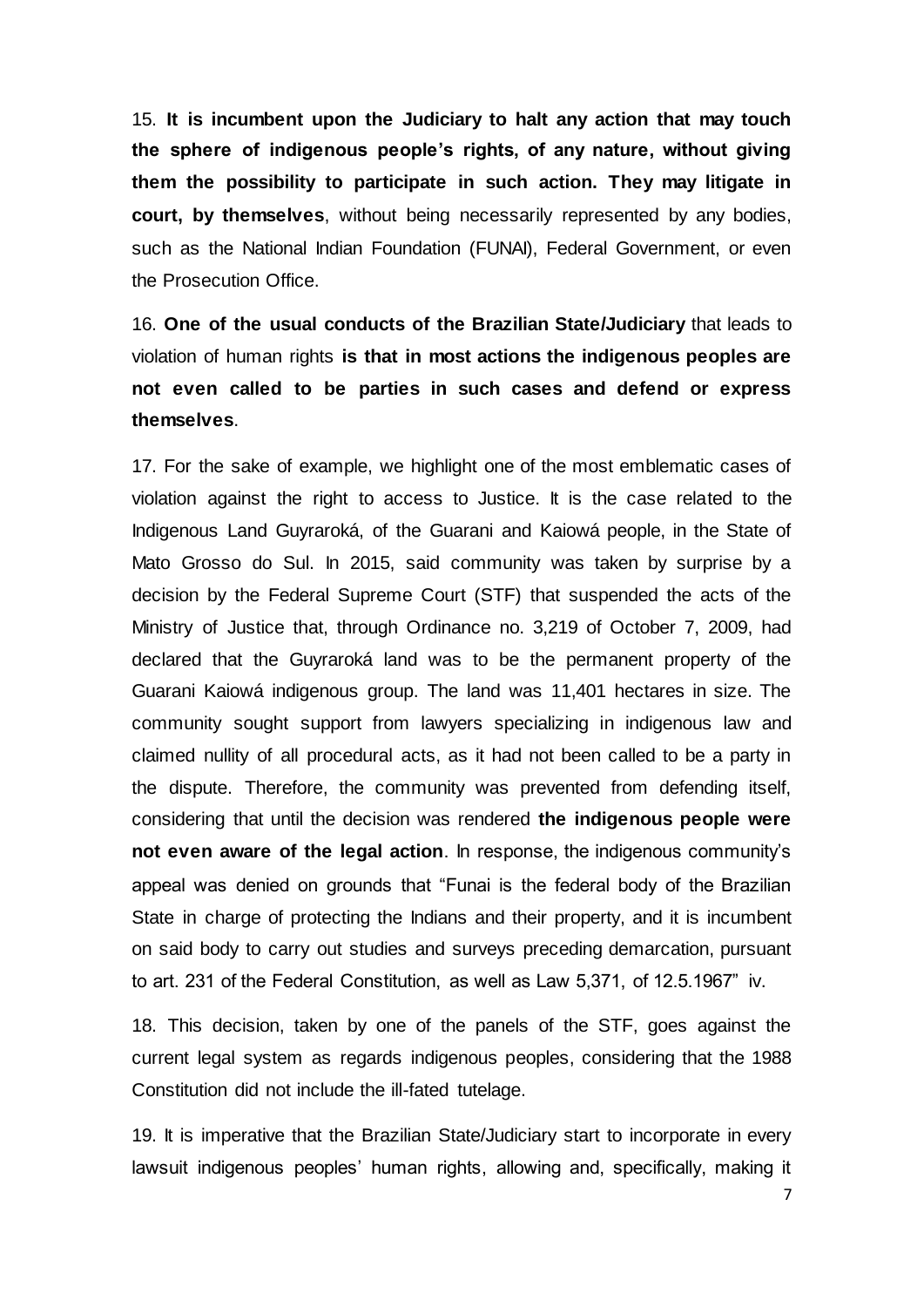possible for them to participate in the cases related to their interests, by informing them of the processing of the case. Given that this is a matter of violation against human rights, a matter of nullity, which can be acknowledged on the court's own initiative, it would be advisable that the Brazilian State verified whether in the ongoing cases that touch on the interests of indigenous peoples, of any nature, they have been called to express themselves; if they have not, such procedural acts can be considered null.

## **Slowness of land demarcation cases**

20. Various organizations have created a campaign with the slogan "I Support the Indigenous Cause", in December 2012, which resulted in over 20 thousand signatures collected in a very short time from professors, indigenous entities and scholars specializing in indigenous matters, intellectuals and artists. Such document was addressed to the Brazilian State, by its three powers: Executive, Judiciary and Legislative, and indicated that "**the lands are not demarcated with the promptness recommended by the Federal Constitution**; public works are carried out without any dialogue with the affected communities, in breach of the requirement for consultation and participation; official bodies remain vulnerable to pressures from local economic and political powers and/or have precarious structures. Thus the annihilation, social disintegration, oppression, deaths, threats, marginalization, exclusion, hunger, misery and all kinds of physical and psychological violence, aggravated, especially, among indigenous children and youth".

21. The Brazilian rule (article 5, item LXXVIII of the Federal Constitution), backed by the international commitments made by the country, requires that the lawsuits take a reasonable time to be prosecuted. The Federal Constitution establishes that **the term for conclusion of the demarcation of indigenous lands** (article 67 of the Transitional Constitutional Provisions) is five years.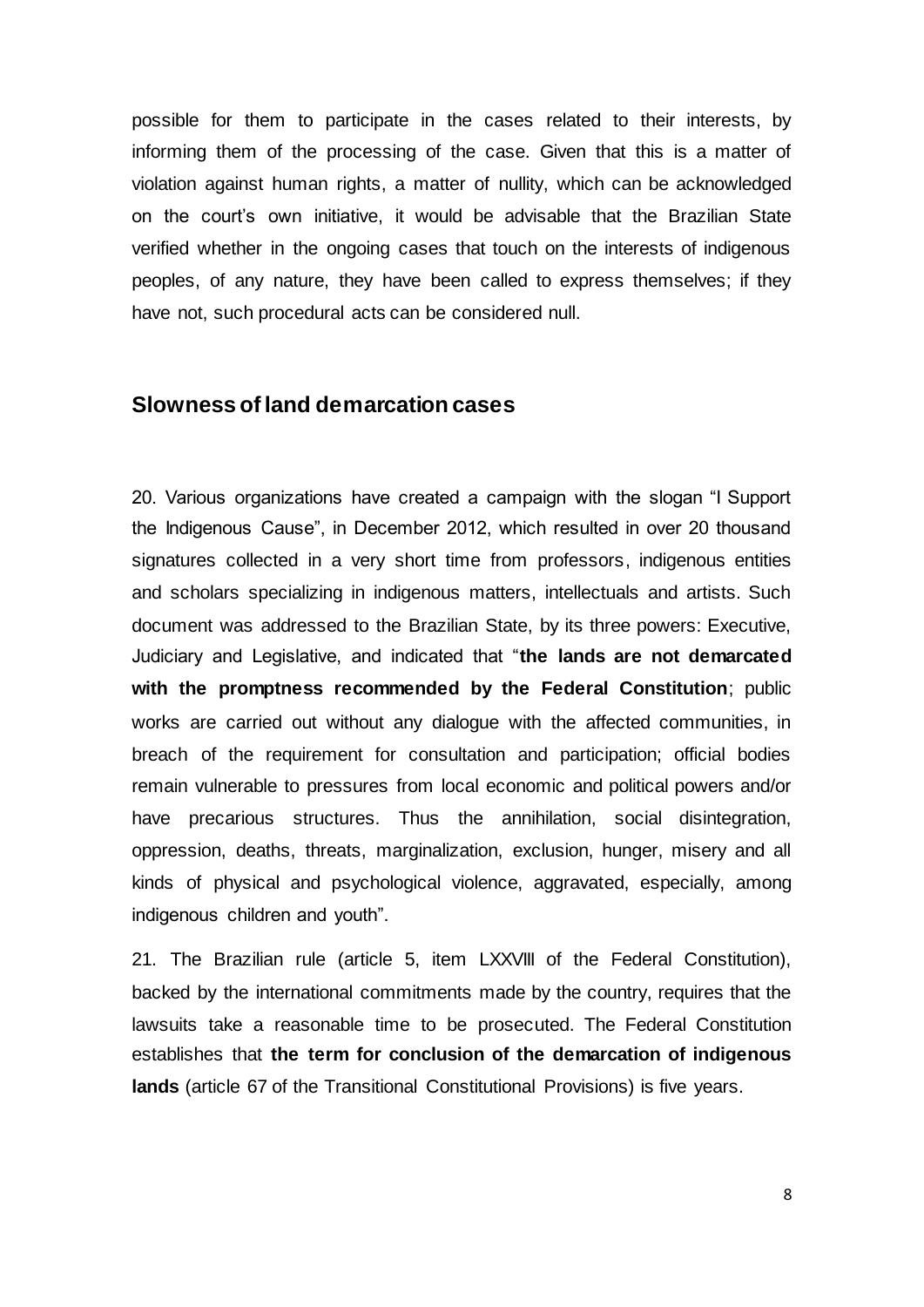22. The process of indigenous land demarcation is the responsibility of the State/Executive, which does not fulfill its role, for it does not follow the necessary procedures.

# **CURRENT SITUATION OF INDIGENOUS LANDS**

# **AS REGARDS THE ADMINISTRATIVE PROCEDURE FOR DEMARCATION**

| General Situation of Indigenous Lands<br>in<br><b>Brazil</b>                                                                                                                                               | <b>Number</b> | $\frac{0}{0}$ |
|------------------------------------------------------------------------------------------------------------------------------------------------------------------------------------------------------------|---------------|---------------|
| Registered (Demarcation concluded and registered<br>with the Land Registry of the District and/or with<br>the Federal Government's Property Service)                                                       | 398           | 35.75         |
| <b>Ratified</b> (with decree by the President of the Republic<br>and awaiting registration)                                                                                                                | 15            | 1.34          |
| <b>Declared</b> (with Declaratory Ordinance by the Ministry of<br>Justice, and awaiting demarcation)                                                                                                       | 63            | 5.66          |
| <b>Identified</b> (analyzed by Funai's Technical Group and<br>awaiting decision by the Ministry of Justice)                                                                                                | 46            | 4.13          |
| To be identified (included in Funai's schedule for future<br>identification)                                                                                                                               | 175           | 15.72         |
| Without actions (land not included in Funai's list for<br>study - claimed by the community)                                                                                                                | 349           | 31.35         |
| Reserved (demarcated as "indigenous reserves" at the<br>time of the Indian Protection Service - SPI) or Subject to<br><b>Ownership</b> (owned by indigenous communities)                                   | 61            | 5.48          |
| * With Restriction (land that received an ordinance by<br>Funai's president restricting the use of the area to the<br>right of entrance, locomotion or permanence of<br>persons not part of Funai's staff) | 6             | 0.53          |
| <b>Total</b>                                                                                                                                                                                               | 1, 113        | 100           |

Source: Cimi / National Secretariat / August 2016.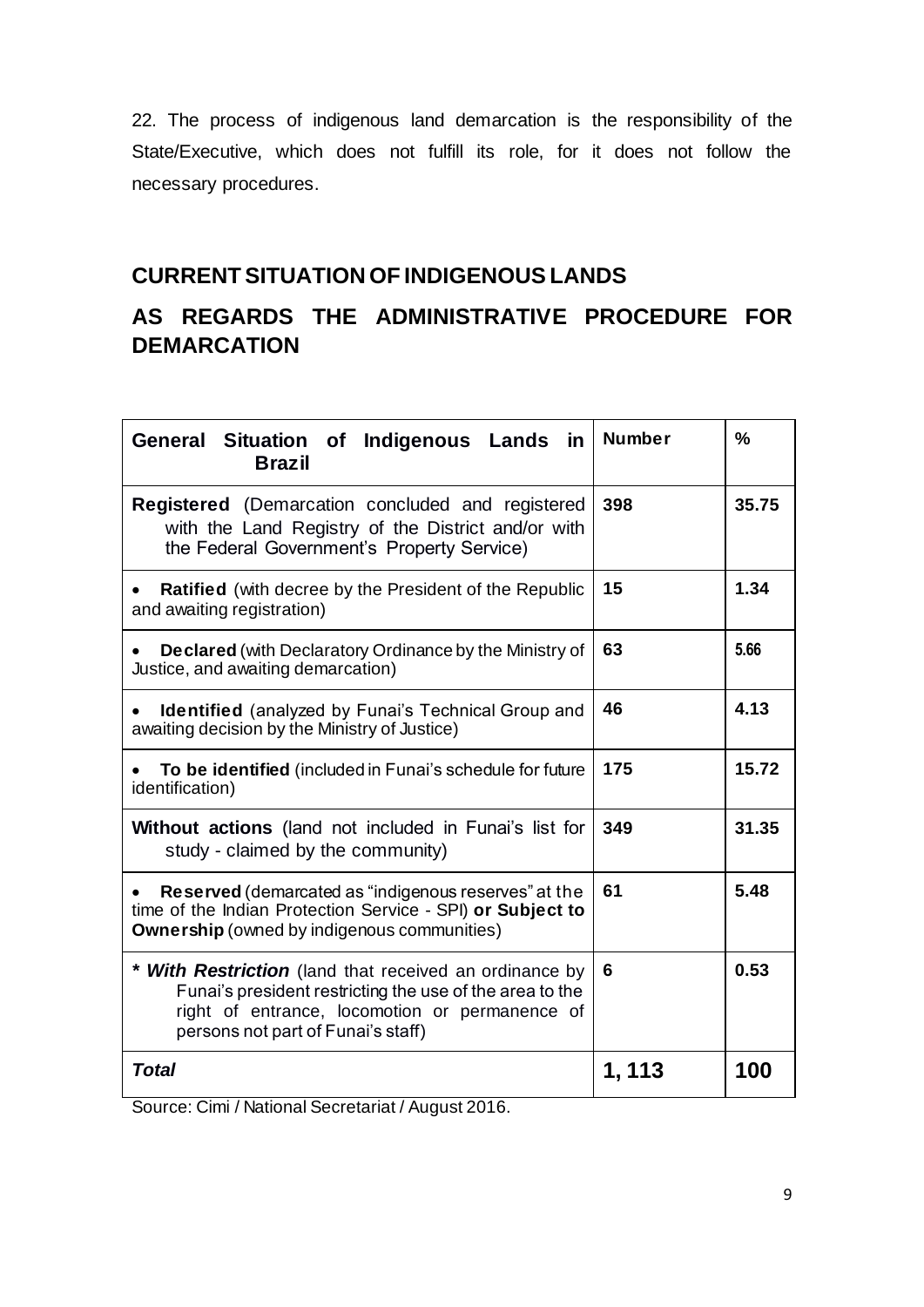#### **DILMA ROUSSEFF GOVERNMENT**

|                                                                                            | <b>DILMA</b><br><b>GOVERNME</b><br>NT | <b>DILMA</b><br><b>GOVERNMEN</b><br>т | <b>DILMA</b><br><b>GOVERNM</b><br><b>ENT</b> | <b>DILMA</b><br><b>GOVERNME</b><br><b>NT</b> | <b>DILMA</b><br><b>GOVERNME</b><br>NΤ | <b>DILMA</b><br><b>GOVERNM</b><br><b>ENT</b> | <b>TOTAL</b>    |
|--------------------------------------------------------------------------------------------|---------------------------------------|---------------------------------------|----------------------------------------------|----------------------------------------------|---------------------------------------|----------------------------------------------|-----------------|
|                                                                                            | 1st YEAR<br>(2011)                    | 2nd YEAR<br>(2012)                    | 3rd<br><b>YEAR</b><br>(2013)                 | 4th YEAR<br>(2014)                           | 5th YEAR 5th<br>(2015)                | <b>YEAR</b><br>(2016)                        |                 |
| <b>Ratification</b><br><b>Decrees</b>                                                      | $\overline{03}$                       | $\overline{07}$                       | $\overline{01}$                              | --                                           | $\overline{07}$                       | 04                                           | $\overline{22}$ |
| <b>Declaratory</b><br>Ordinances by<br>the Minister                                        | 06                                    | 02                                    | 03                                           | 01                                           | 03                                    | 11                                           | 26              |
| <b>Orders</b><br>Funai's<br><b>President</b><br><b>Approving</b><br><b>Identifications</b> | by $09$                               | 11                                    | $\overline{06}$                              | $\overline{02}$                              | 04                                    | $\overline{9}$                               | 41              |
| <b>Expropriation</b><br><b>Decree</b>                                                      | $\overline{\phantom{a}}$              | --                                    | --                                           | --                                           | --                                    | 01                                           | 01              |
| Area<br><b>Restriction</b><br>Ordinance                                                    | $\overline{01}$                       | $\overline{01}$                       | $\overline{02}$                              | --                                           | 02                                    | $\overline{01}$                              | $\overline{07}$ |
| <b>Rectification</b><br><b>Decree</b>                                                      |                                       |                                       |                                              |                                              |                                       |                                              |                 |

#### **IN THE DEMARCATION OF INDIGENOUS LANDS**

Source: Cimi / National Secretariat / August 2016.

23. It must be said for the record that the indigenous land demarcation actions end up being jurisdicionalized. As regards the Judiciary, it is undeniable that the delay in deciding on cases, in all levels, related to the demarcation of indigenous lands has been a problem to be attacked, one that further aggravates the evident situation of violence which indigenous peoples have faced.

24. In the cases of demarcation of indigenous lands, the reasonability of the processing of the case must be limited by the parameters set for the Federal Government. The Judiciary's delay, in this matter, breaks the human rights pact, aggravates the indigenous communities' situation, especially due to the violation against rights established in article 231 of the Federal Constitution, which grants indigenous peoples respect to their social organization, customs,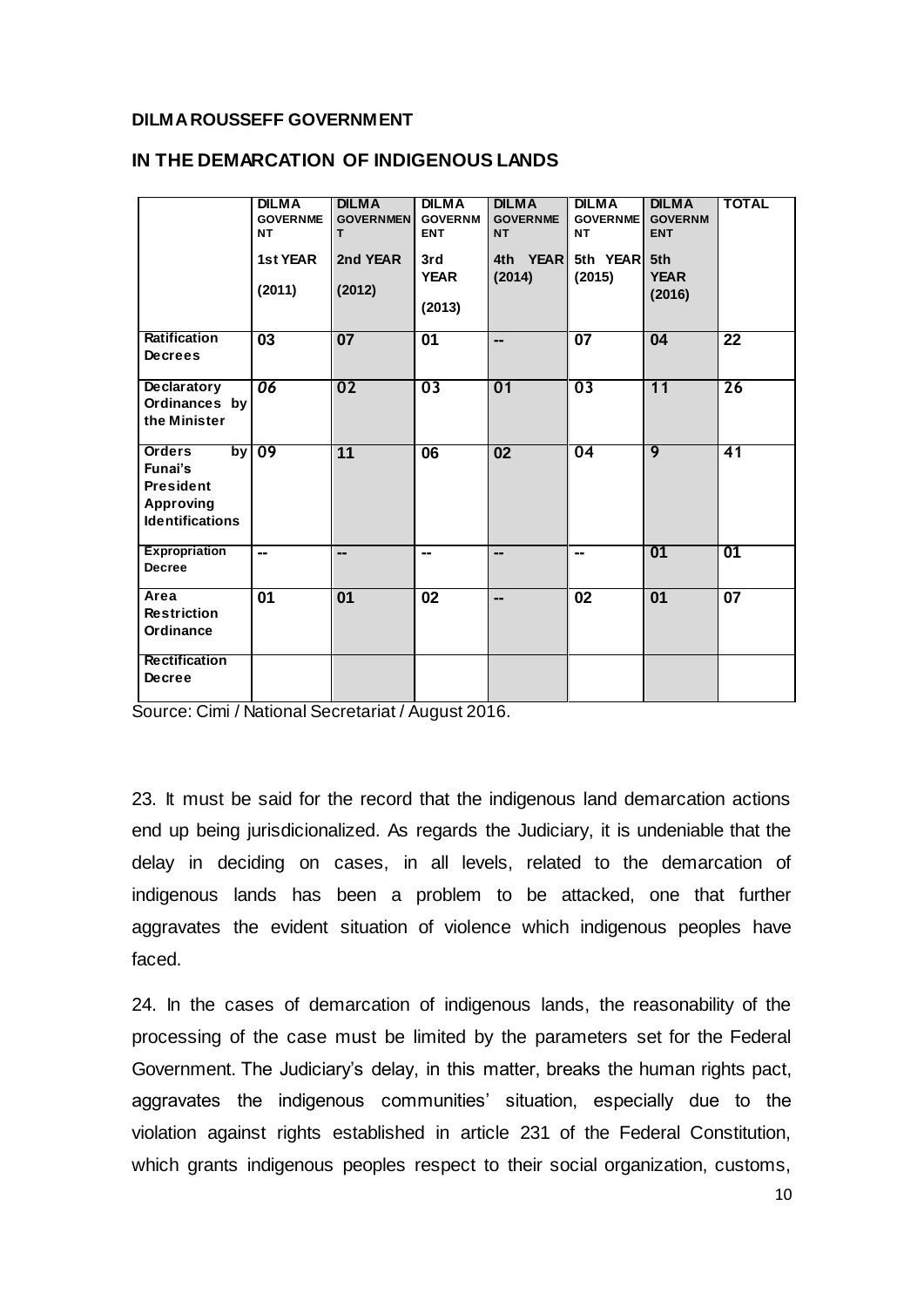languages, beliefs and traditions and **the original rights to the lands that they traditionally occupy.**

25. It is imperative that the **processing and trial of said actions be expedited** and that absolute priority be determined for the Judiciary in the entire Brazilian territory. This can be made through the National Council of Justice (CNJ), a body that is part of the structure of the Judiciary, which has been establishing goals to be met by all courts in the country, in various themes and viewpoints.

26. It is also essential that such body proceed to collect data from the entire country, as it has been doing in various matters, in order to have a detailed map of all cases pending, their progress and respective result. The CNJ has its own tools to feed those data nation-wide.

## **The legal theory of the time frame and tradition**

27. The Brazilian Judiciary has been affecting rights gained and conferred by the 1988 Constitution, thus reducing their guaranteeing capacity. In this sense, the so-called Time Frame and Tradition Theory has been indicated as a great threat to the indigenous peoples' human rights.

28. The thesis is relatively recent, and was adopted by the en banc Federal Supreme Court (STF) in the trial on Case no. 3,388, related to the Raposa Serra do Sol Indigenous Land.

29. Such trial gave rise to a precedent that poses a risk to the original right of indigenous peoples. Although the STF has emphasized that the lands that were not occupied in 1988 do not lose their traditionality as a result of acts by non-Indians, other courts and some justices of the STF have been giving an interpretation to the theory that disregards the violence of the process that drove various indigenous communities from their lands, despite the constitutions previously valid in Brazil.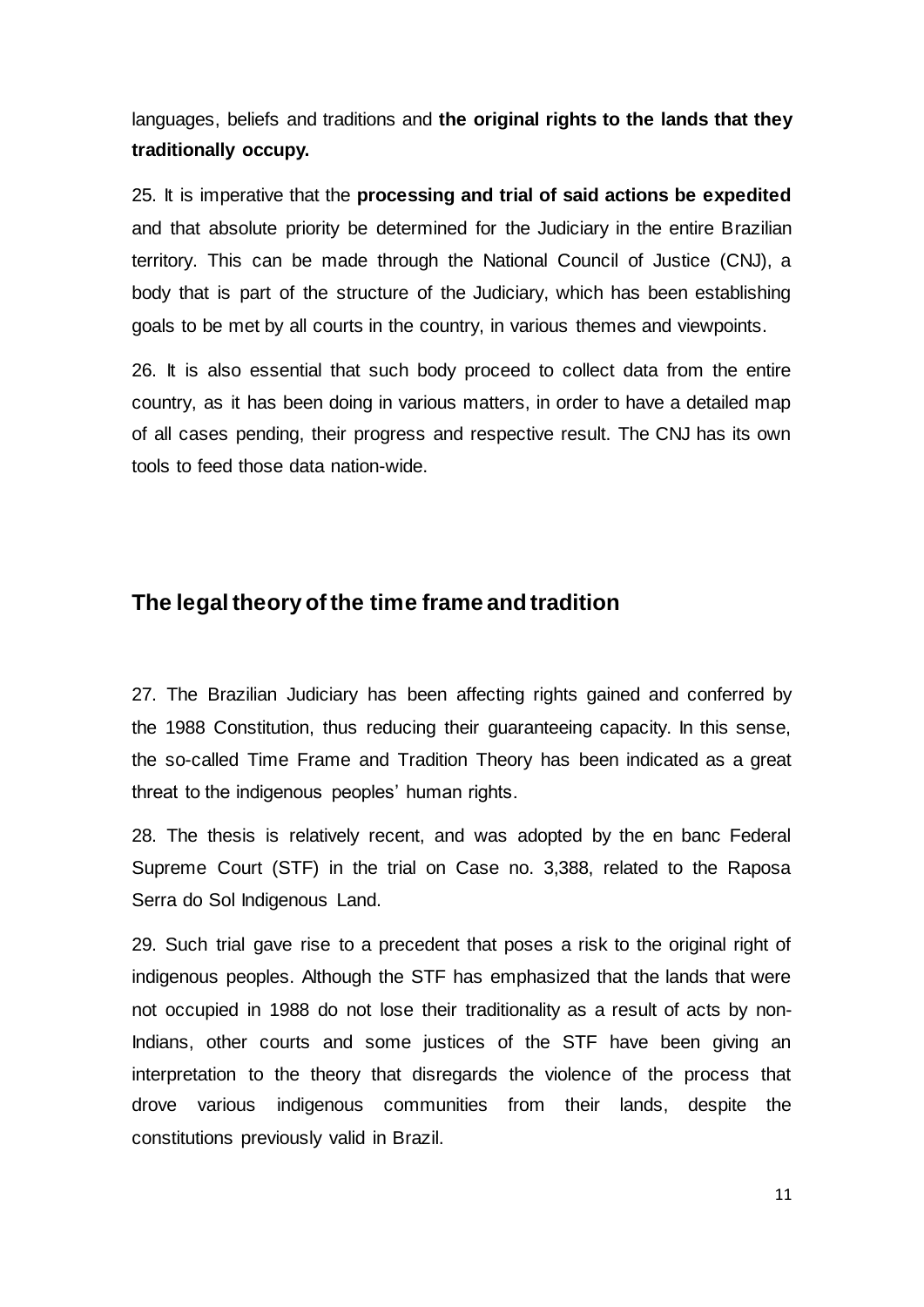30. The Time Frame and Tradition theory has been causing the Judiciary to disregard the very serious violations against rights that took place during the military dictatorship, which caused indigenous people to not be able to be in their territory in 1988.

31. Important jurists in Brazilian law have been pointing to the illegality of many of the conditions used in the trial on the Case related to the Raposa Serra do Sol Indigenous Land. José Afonso da Silva, for example, indicates the arbitrariness of the date stipulated as the time frame by the abovementioned decision: October 5, 1988, the date of the enactment of the Constitution of the Federative Republic of Brazilv. Da Silva also lists a series of valuable arguments against the time frame thesis, such as, for example, the fact that the Constitution simply acknowledged the indigenous peoples' right to their traditional territory. In other words, such right existed prior to the 1988 Constitution, and there is no logical sense in it becoming valid only after its enactmentvi.

32. Another fundamental factor that points to the unconstitutionality of the time frame thesis refers to the so-called persistent usurpation: according to the STF construction, there would be an exception to the time frame in the cases where the indigenous community was not in the required territory due to the persistent acts of third parties (usurpation). However, the definition of the exception of persistent usurpation was only better outlined by the STF after the trial on Case no. 3,388, with the extraordinary appeal 803,462-AgR/MS, including **only an effective possession conflict that was maintained through time until October 5, 1988. Thus, in case the indigenous community had already been completely expelled from its territory before such date, the exception was not applicable**vii.

33. The theory of the legal framework, especially considering the history of atrocities and rights violations involving such peoples before the enactment of the 1988 Constitution, which can be observed, in part, in the two documents mentioned above, violates the indigenous peoples' rights to access to their land, if they have been denied them.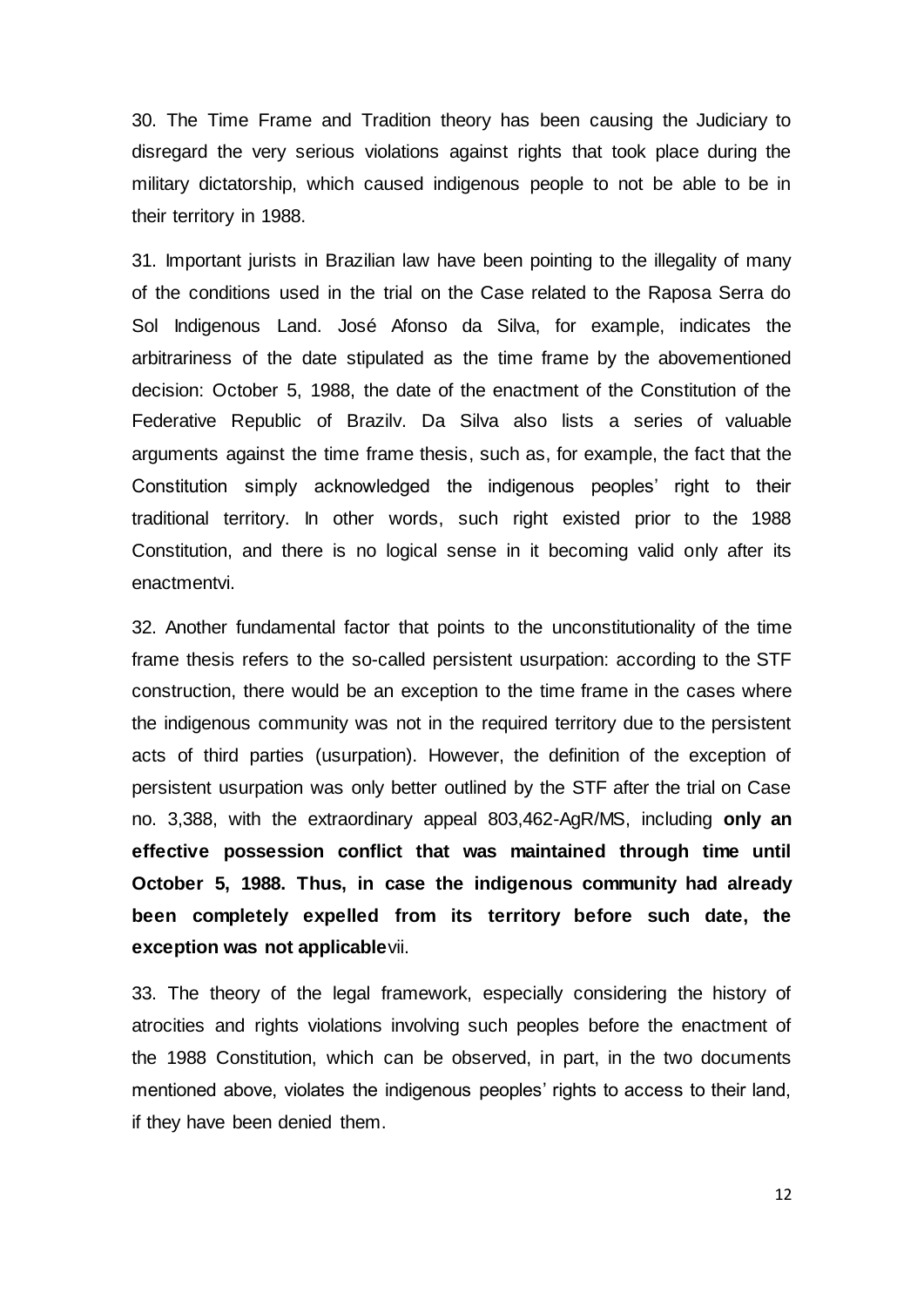# **Criminalization of indigenous movements and related organizations**

34. The criminalization by the Brazilian State and other societal players against indigenous peoples have been increasing in the latest years, also as a result of various social and political anti-Indian processes.

35. In the latest years, the congressmen representing agribusiness (the so called *ruralists*) have been acting to resume the discussion in Congress of instruments that are damaging to the peoples, such as the Constitutional Amendment Bill (PEC) 215/00, approved by a Special Committee in October 2015, **which makes new indigenous lands demarcations and titles to Afro-Brazilian settlements (***quilombos***) lands impossible, and makes occupation and exploitation of already demarcated indigenous lands**, that are in the peoples' possession and preserved by them, legal.

36. As a result of the progress of PEC 215/00 and other anti-Indian legislative proposals, congressional representatives that are part of the *ruralist* group, rural employers' unions officials and associations of agricultural commodities' producers spread hate and terror against the peoples and their communities. Hate and violence speeches have multiplied during 2014 and 2015. The results of this process have been collected, mainly, in the form of murders of indigenous leaders that fought for the demarcationviii and protection of their traditional landsix and systematic paramilitary attacks against indigenous communities throughout Brazil.

37. In this sense, the situation of the Guarani and Kaiowá peoples in the State of Mato Grosso do Sul is emblematic. In 2015, **over a dozen paramilitary attacks against various communities of such people were registered**. Such attacks, made by militias commanded by farmers, have resulted in a murdered leader and dozens of injured Indians, including children and elderly people.

38. The paramilitary attack against Tekoha Nhanderú Marangatú is a good example. The action was preceded by a surge of lies spread by some farmers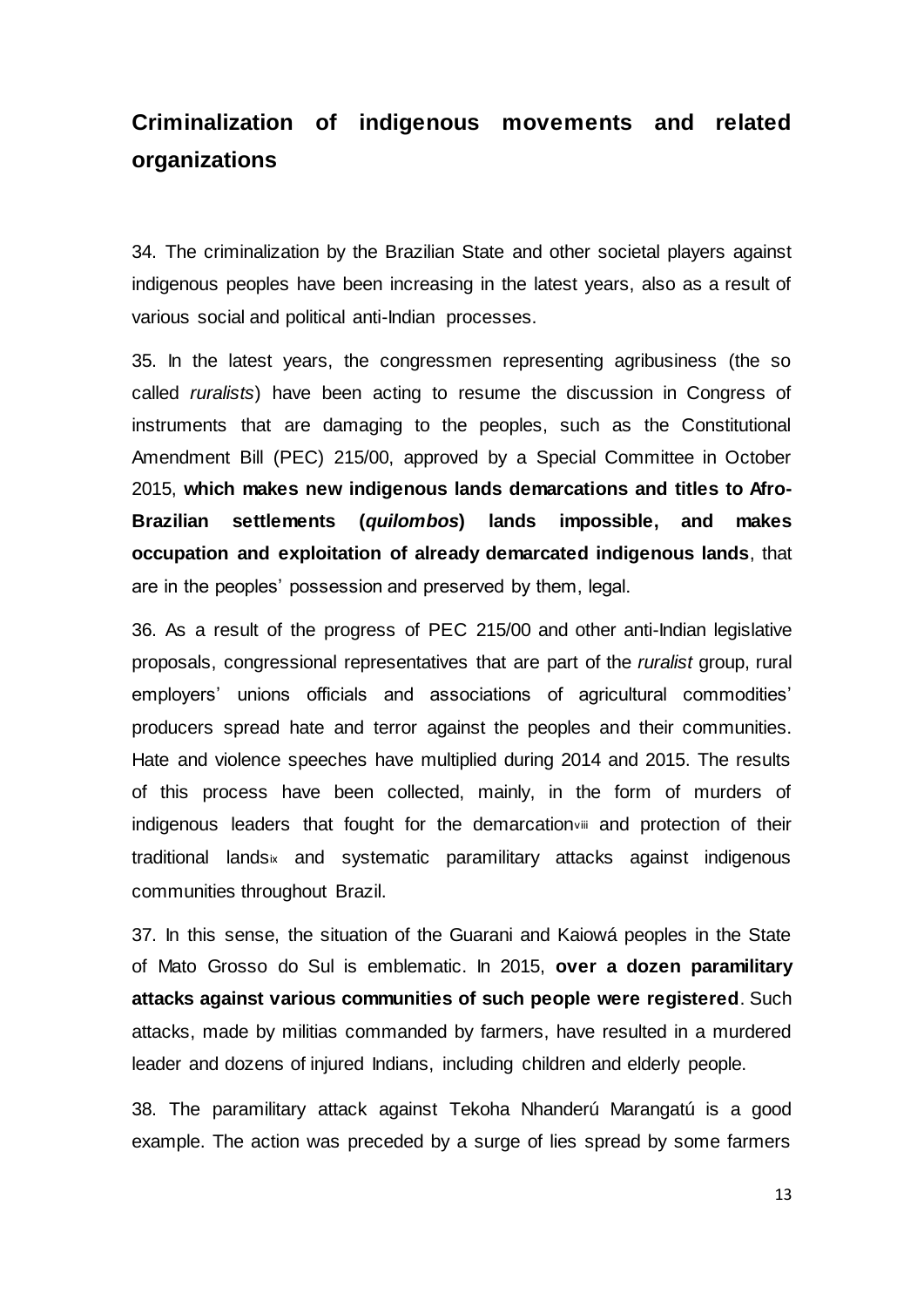with the intention of creating a sense of terror and animosity in the regional population against the Indians, in a premeditated attempt to legitimate the attack that was being carried outx.

39. According to data from the CIMI, the Special Indian Health Office (SESAI) and the Special Indian Sanitary District of the State of Mato Grosso do Sul (Dsei-MS), between 2003 and 2015 a total 891 Indians were murdered in Brazil; nearly half of them (426, or 47%) only in the State of Mato Grosso do Sulxi. This represents, in other words, four hundred and twenty-six (426) Indians killed in the latest years in just one of the Brazilian states.

40. Therefore, it can be concluded that there is currently an ongoing process of genocide against indigenous peoples in Brazil.

41. The attempt at criminalizing Indian leaders, anthropology professionals, organizations and people from the civil society that act in defense of the indigenous peoples' life projects in Brazil has also been intensified by *ruralists* in the past four years. In this sense, two Parliamentary Committees of Investigation (CPI) were created and activated under the control of representatives of the agribusiness. One at the Mato Grosso do Sul State Legislature, named CPI do Cimixii, and another at the Chamber of Deputies, named CPI da Funai/Incraxiii.

42. **The possessory invasions to illegally exploit natural resources from indigenous lands, especially wood, were aggravated**, in 2015, by the gruesome practice of intentionally setting fire to such lands. This criminal act was practiced by loggers in retaliation for the fact that the Indians themselves protect the territoryxiv. The loggers' activity resulted in wide-scale increase of fires and consequently in the generalized destruction of fauna and flora in indigenous lands, and a serious threat to entire Indian families whose houses were burnt. **In the case of the Arariboia Indigenous Land**, of the Guajajara people, in the State of Maranhão, **fires have reached nearly 50%** out of 413 thousand hectares of the demarcated area<sub>xy</sub>. Isolated peoples have continuously suffered with invasions and destruction of the lands wi.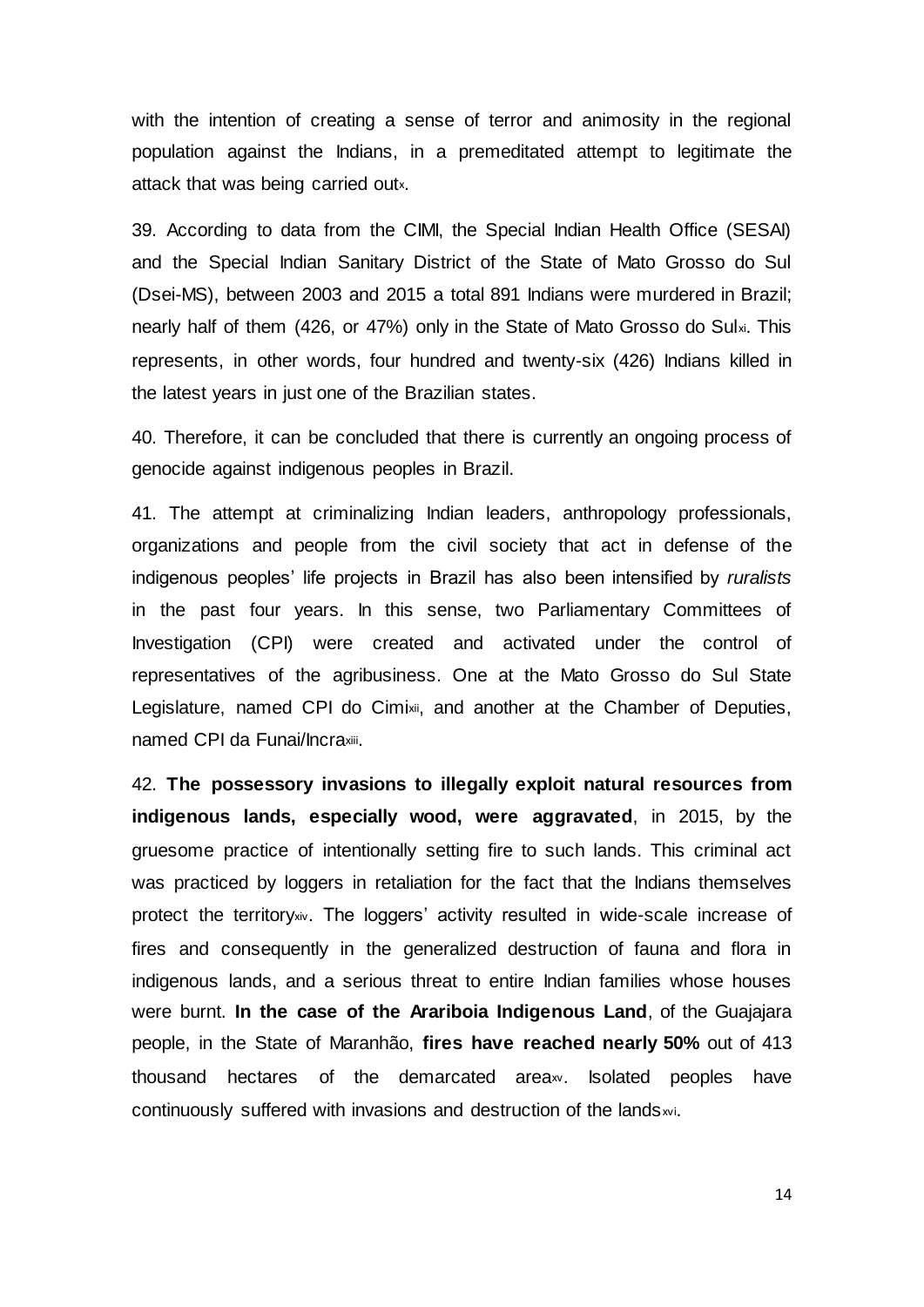43. Following the same line of crime, loggers have started to make death threats and to eliminate Indian leaders that oppose to the exploitation of their lands and that organize themselves to prevent it from happening wii. The case of the murder of the leader Eusébio Ka'apor, also in the State of Maranhão, is one such example.

44. In such cases, **the omission by the Brazilian State is seen from the lack of effective preventive actions to protect indigenous lands, to the impunity in the murder of Indian leaders.**

45. Among other situations, **the Brazilian government has remained silent as regards its responsibility to demarcate indigenous lands** and to **adequately care for the health of native peoples**. With this, the demand from the peoples for demarcation of their lands continued to accumulate, along with the increasing and unacceptable number of Indian deaths, especially during childhood.

46. Sectors of the Judiciary have upheld decisions that violently restrict indigenous rights. Beyond the Time Frame Theory indicated before, annulment of administrative acts for the demarcation of the indigenous lands Guyraroká, of the Guarani Kaiowá people, Limão Verde, of the Terena people, and Porquinhos, of the Canela-Apanhekra people, have been upheld in the past years.

47. The **very legal theory of the Time Frame may be used as a way to criminalize indigenous peoples, since it legitimates and legalizes the expelling and other violations and violence committed against the indigenous peoples in Brazil**, including in the recent past. It is like fuel to the flame of violence against the peoples and their territories, as it **signals** to historical and new indigenous land invaders alike that the **mechanism of violence, selective murders of leaders and use of paramilitary apparatuses to expel the peoples from their lands is legitimate**, convenient and even advantageous to their intent of continuing to take possession and exploiting those lands.

15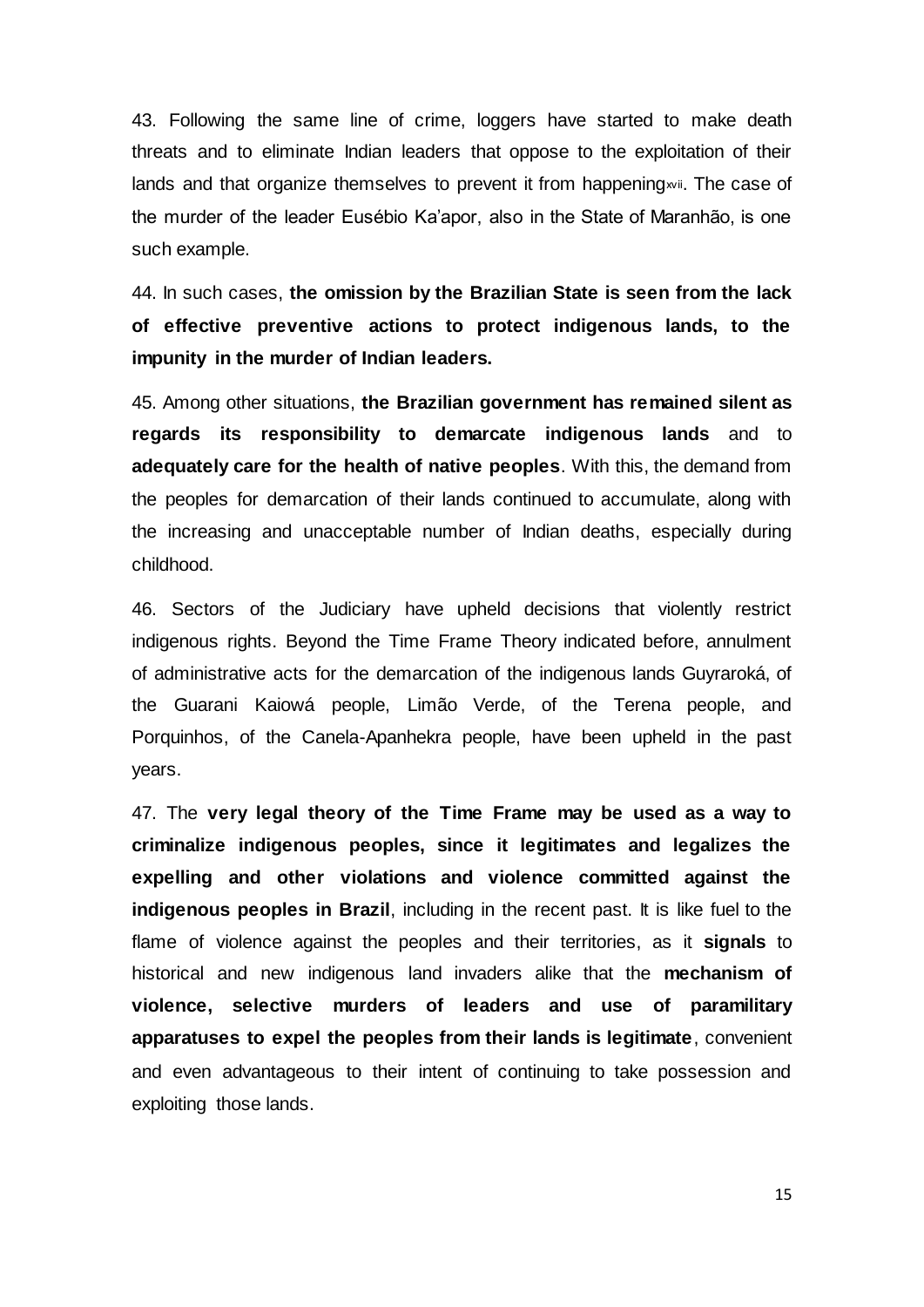48. The peoples, in turn, in face of these attacks and criminalization attempts, are not intimidated, and remained united in systematic resistance and insurgence actions to defend and exercise their rights and life projects. In repossessions<sup>wiii</sup>, self-demarcation<sup>xix</sup>, protection of territories<sub>xx</sub>, political incidence at different levels of the three powers of the Brazilian State $\mathbf{x}_i$  and with multilateral bodies<sub>xxii</sub>, they have shown the disposition and organization necessary to overcome the death projects and the very death imposed on them by the State and other societal players.

#### **Recommendations**

49. In view of the above, we present the following recommendations for Brazil:

50. Recommendation 1:

The Brazilian State must put an end to the administrative slowness in the actions for indigenous land demarcation, a factor that prevents other human rights of such peoples from being exercised, and is the main factor in the increase of criminalization and violence against the indigenous peoples of the entire country.

51. Recommendation 2:

The Brazilian State must focus on effectively investigating and punishing those that are guilty for the violent attacks that have been made against Brazil's indigenous peoples, as well as directly protecting the Indians, whenever necessary.

52. Recommendation 3:

The invasions of already demarcated Indigenous Lands, as well as the withdrawal of common assets from such territories (such as wood and minerals) show the omission of the Brazilian State, which should offer direct, immediate and actual protection to indigenous peoples and indigenous lands, whenever there is risk and in view of the nature of such invasions.

53. Recommendation 4:

16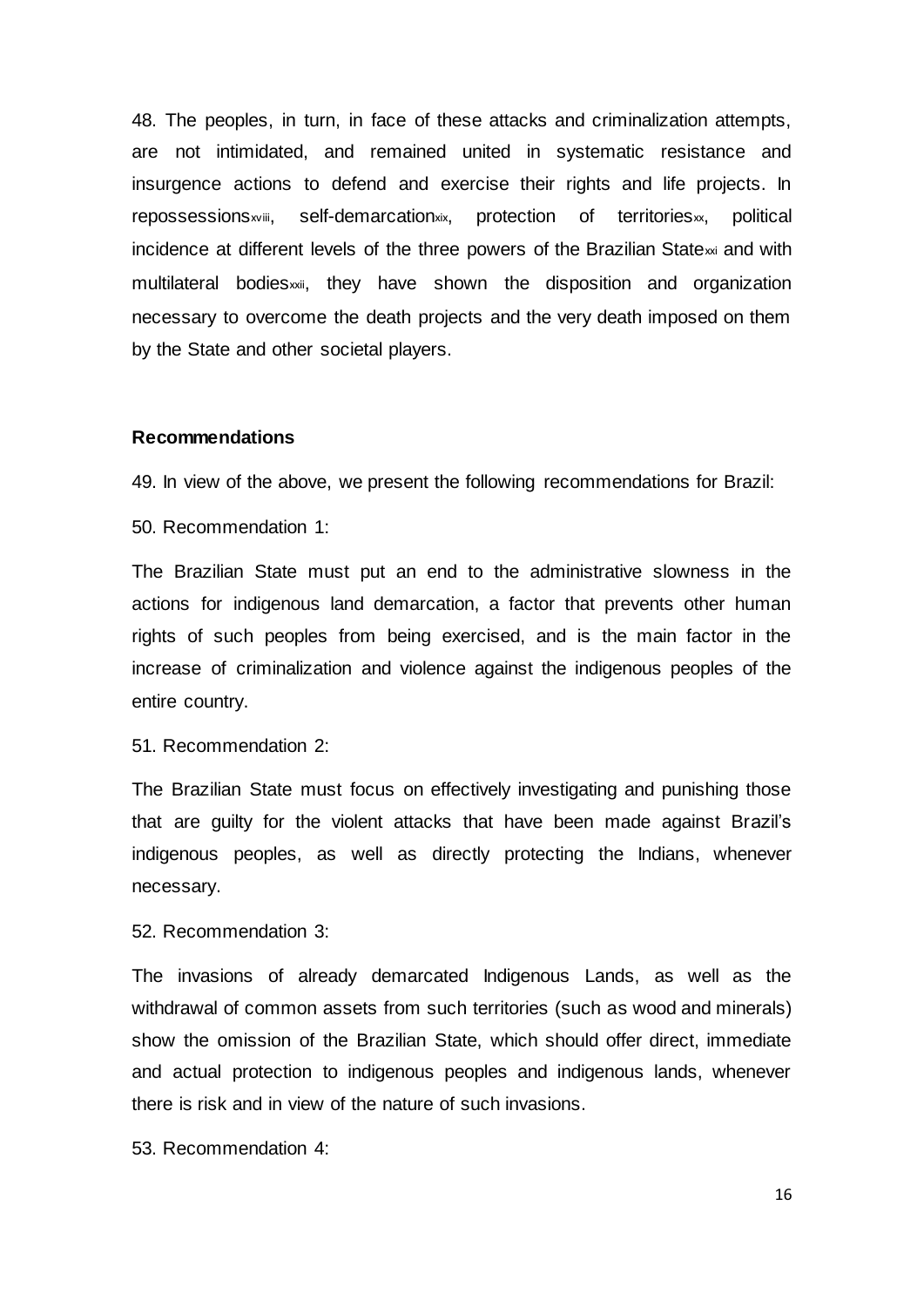Ensuring indigenous peoples the right to participate in all court cases in development and future cases, which may affect their rights, especially as regards the right to land, territory and traditional resources.

54. Recommendation 5:

Ensuring that a body that is part of the State/Judiciary (CNJ) establish goals for the entire country, prioritizing the cases that regard indigenous peoples, especially those regarding land demarcations, in view of the clear delay in judicial relief.

55. Recommendation 6:

Ensuring that all operators of the Judicial System, especially judges, are capable of acting in the theme of indigenous peoples' human rights, taking into consideration the international and regional regulation, through continuous training at the School of the Judiciary, CNJ campaigns and other means, and especially so that the application of the law be compatible with the rule of protection to indigenous peoples.

#### 56. Recommendation 7:

l i

Recommending that campaigns be conducted, at least annually, to inform and create awareness in the country's population about the indigenous peoples, with their participation, as a counter act to the climate of hate that is in place and to fight the structural and structuring racism in the Brazilian State.

Available at: http://www.cnv.gov.br/images/pdf/relatorio/Volume%202%20- %20Texto%205.pdf. Accessed on: August 4, 2016.

The Figueiredo Report was found in August 2012 at the Indian Museum, in the city of Rio de Janeiro, after having been lost for 45 years. It is made up of approximately 7 thousand preserved pages, containing 29 of the 30 original volumes. Available at: http://www.docvirt.com/docreader.net/DocReader.aspx?bib=DocIndio&PagFis=0&Pesq=. Accessed on: August 4, 2016.

SOUZA FILHO, Carlos Federico Marés de. O Renascer dos Povos Indígenas para o *Direito*. 1<sup>a</sup> Ed. (ano 1998, 5ª reimpr. Curitiba: Juruá, 2008.

Suit for a Writ of Mandamus 29.087 - STF. Full content of the Appellate Decision - Page 7. Available at: http://redir.stf.jus.br/paginadorpub/paginador.jsp?docTP=TP&docID=6937880. Accessed on: August 15, 2016.